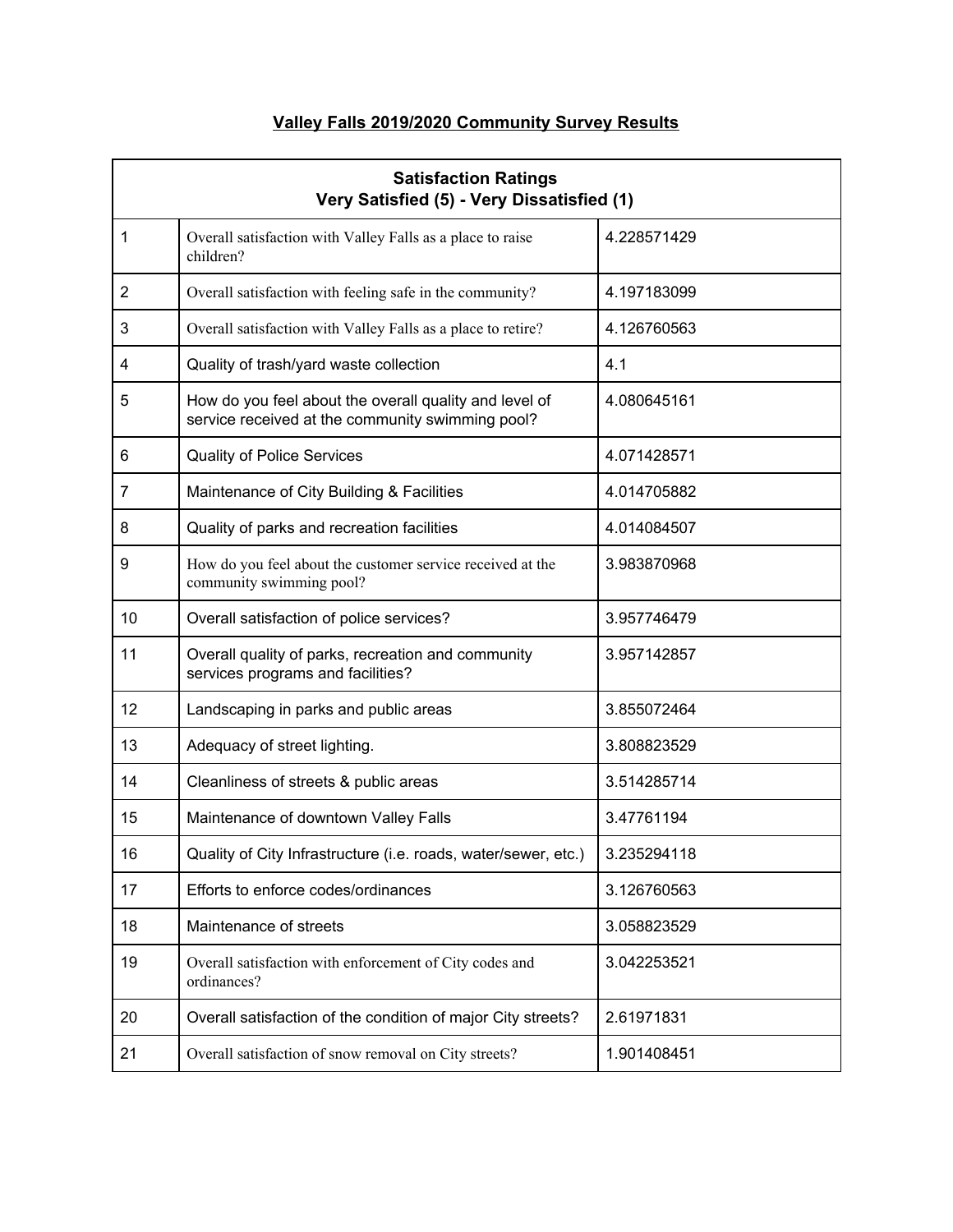| <b>Emphasis from City Leaders Ratings</b><br>1st Choice, 2nd choice, 3rd choice, etc. |                                                                   |             |
|---------------------------------------------------------------------------------------|-------------------------------------------------------------------|-------------|
| 1                                                                                     | Quality of City infrastructure (i.e. roads,<br>water/sewer, etc.) | 1.615384615 |
| 2                                                                                     | Maintenance of streets                                            | 1.742424242 |
| 3                                                                                     | Maintenance of downtown Valley Falls                              | 2.406779661 |
| 4                                                                                     | <b>Quality of Police services</b>                                 | 2.637931034 |
| 5                                                                                     | Efforts to enforce codes/ordinances.                              | 2.90625     |
| 6                                                                                     | Cleanliness of streets & public areas                             | 3.017857143 |
| 7                                                                                     | Quality of parks and recreation facilities.                       | 3.418181818 |
| 8                                                                                     | Quality of trash/yard waste collection                            | 3.448979592 |
| 9                                                                                     | Adequacy of street lighting.                                      | 3.530612245 |
| 10                                                                                    | Maintenance of City Building & Facilities                         | 3.837209302 |
| 11                                                                                    | Landscaping in parks and public areas                             | 4.14893617  |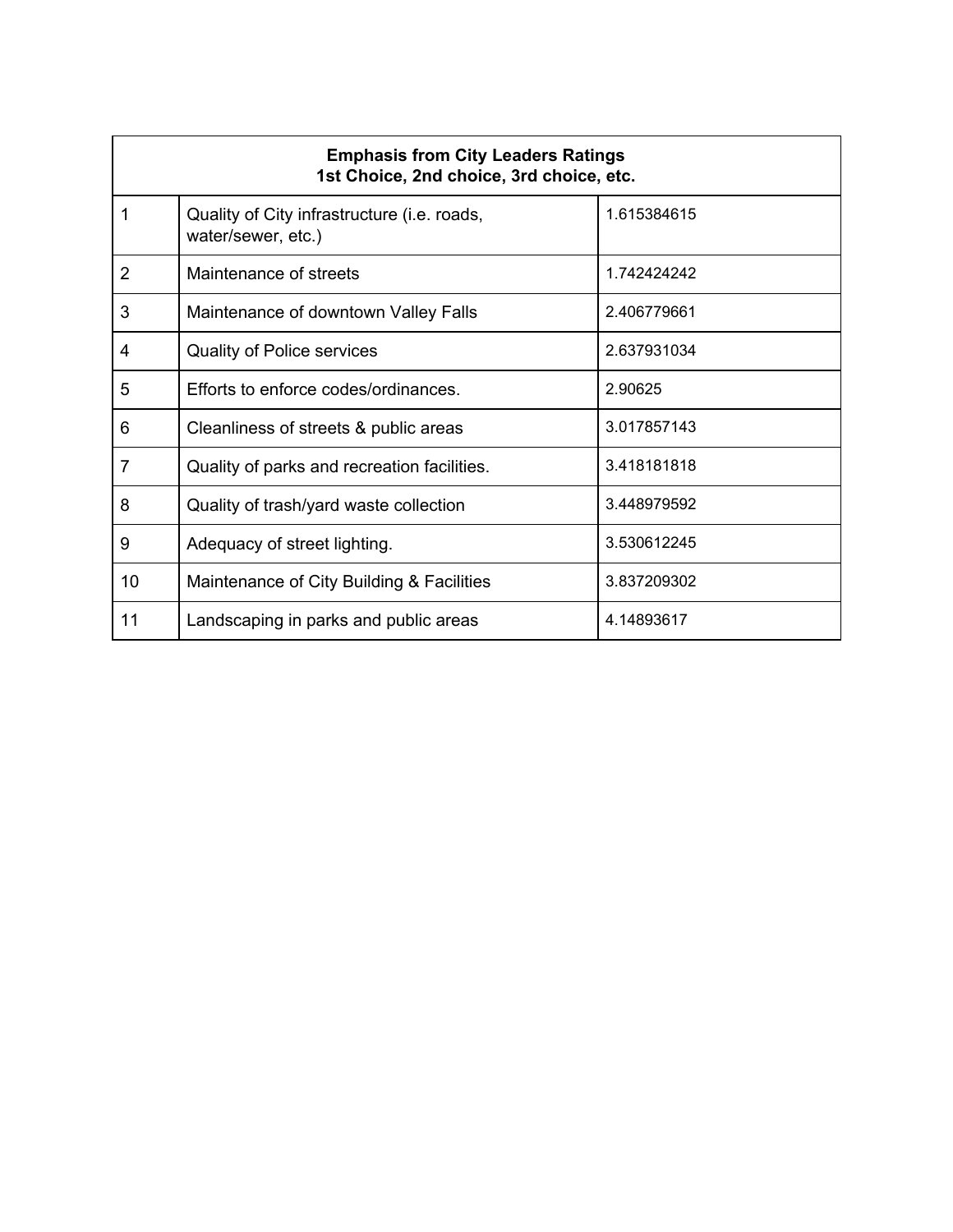# **Quality of Life and Perceptions of the Community:**

| <b>Overall Satisfaction with City Services:</b><br>Very Satisfied (5) - Very Dissatisfied (1) |             |  |
|-----------------------------------------------------------------------------------------------|-------------|--|
| <b>Quality of Police Services</b>                                                             | 4.071428571 |  |
| Quality of trash/yard waste collection                                                        | 4.1         |  |
| Quality of parks and recreation facilities                                                    | 4.014084507 |  |
| Efforts to enforce codes/ordinances                                                           | 3.126760563 |  |
| Quality of City Infrastructure ( <i>i.e.</i> roads,<br>water/sewer, etc.)                     | 3.235294118 |  |

| Services that should receive the most emphasis from City Leaders: |
|-------------------------------------------------------------------|
| 1st Choice, 2nd choice, 3rd choice, etc.                          |

| <b>Quality of Police services</b>                                 | 2.637931034 |
|-------------------------------------------------------------------|-------------|
| Quality of trash/yard waste collection                            | 3.448979592 |
| Quality of parks and recreation facilities.                       | 3.418181818 |
| Efforts to enforce codes/ordinances.                              | 2.90625     |
| Quality of City infrastructure (i.e. roads,<br>water/sewer, etc.) | 1.615384615 |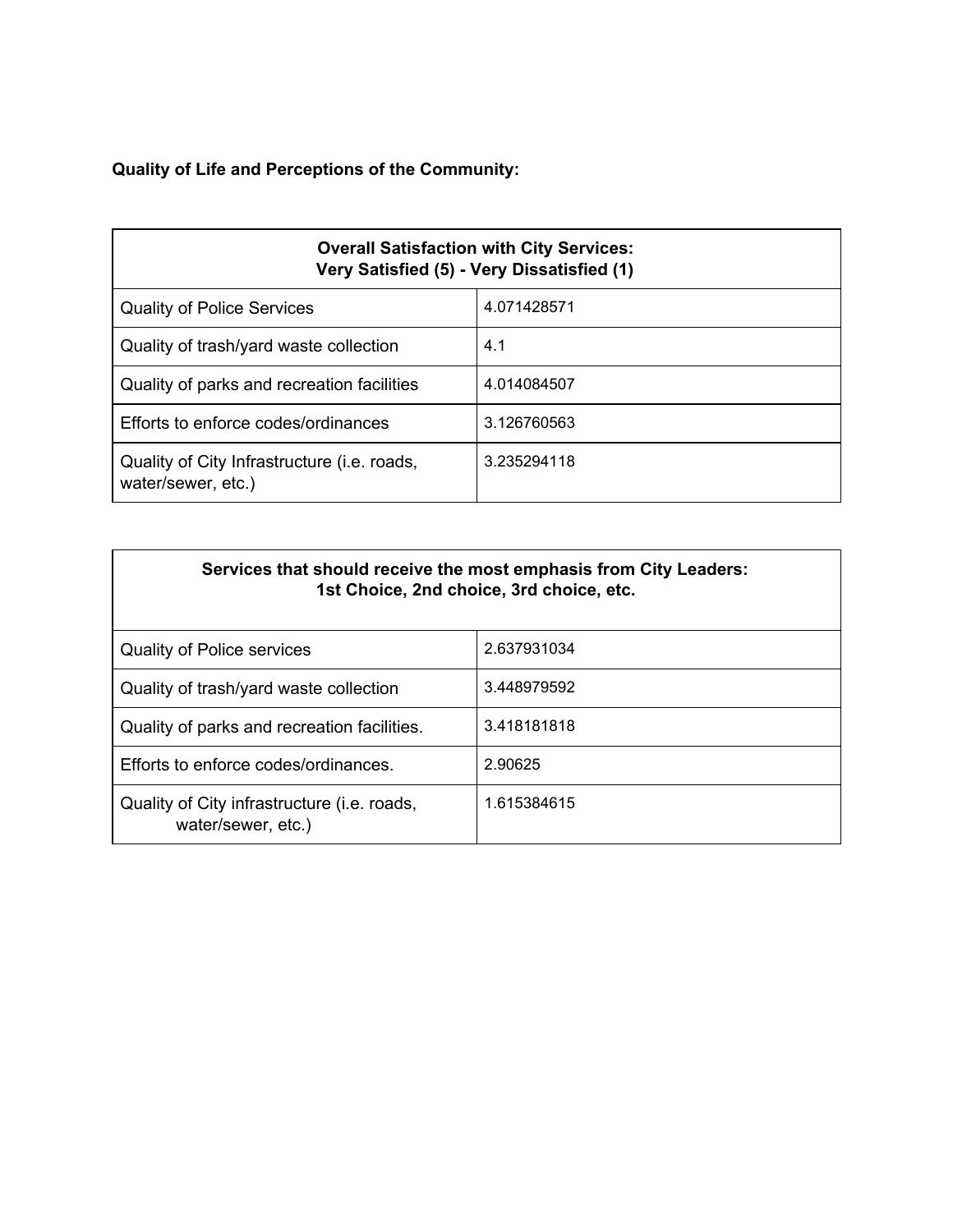| <b>Overall Satisfaction with the following services:</b><br>Very Satisfied (5) - Very Dissatisfied (1) |             |  |
|--------------------------------------------------------------------------------------------------------|-------------|--|
| Cleanliness of streets & public areas                                                                  | 3.514285714 |  |
| Landscaping in parks and public areas                                                                  | 3.855072464 |  |
| Maintenance of City Building & Facilities                                                              | 4.014705882 |  |
| Maintenance of downtown Valley Falls                                                                   | 3.47761194  |  |
| Maintenance of streets                                                                                 | 3.058823529 |  |
| Adequacy of street lighting.                                                                           | 3.808823529 |  |

| Items that should receive the most emphasis from City Leaders:<br>1st Choice, 2nd choice, 3rd choice, etc. |             |  |
|------------------------------------------------------------------------------------------------------------|-------------|--|
| Cleanliness of streets & public areas                                                                      | 3.017857143 |  |
| Landscaping in parks and public areas                                                                      | 4.14893617  |  |
| Maintenance of City Building & Facilities                                                                  | 3.837209302 |  |
| Maintenance of downtown Valley Falls                                                                       | 2.406779661 |  |
| Maintenance of streets                                                                                     | 1.742424242 |  |
| Adequacy of street lighting.                                                                               | 3.530612245 |  |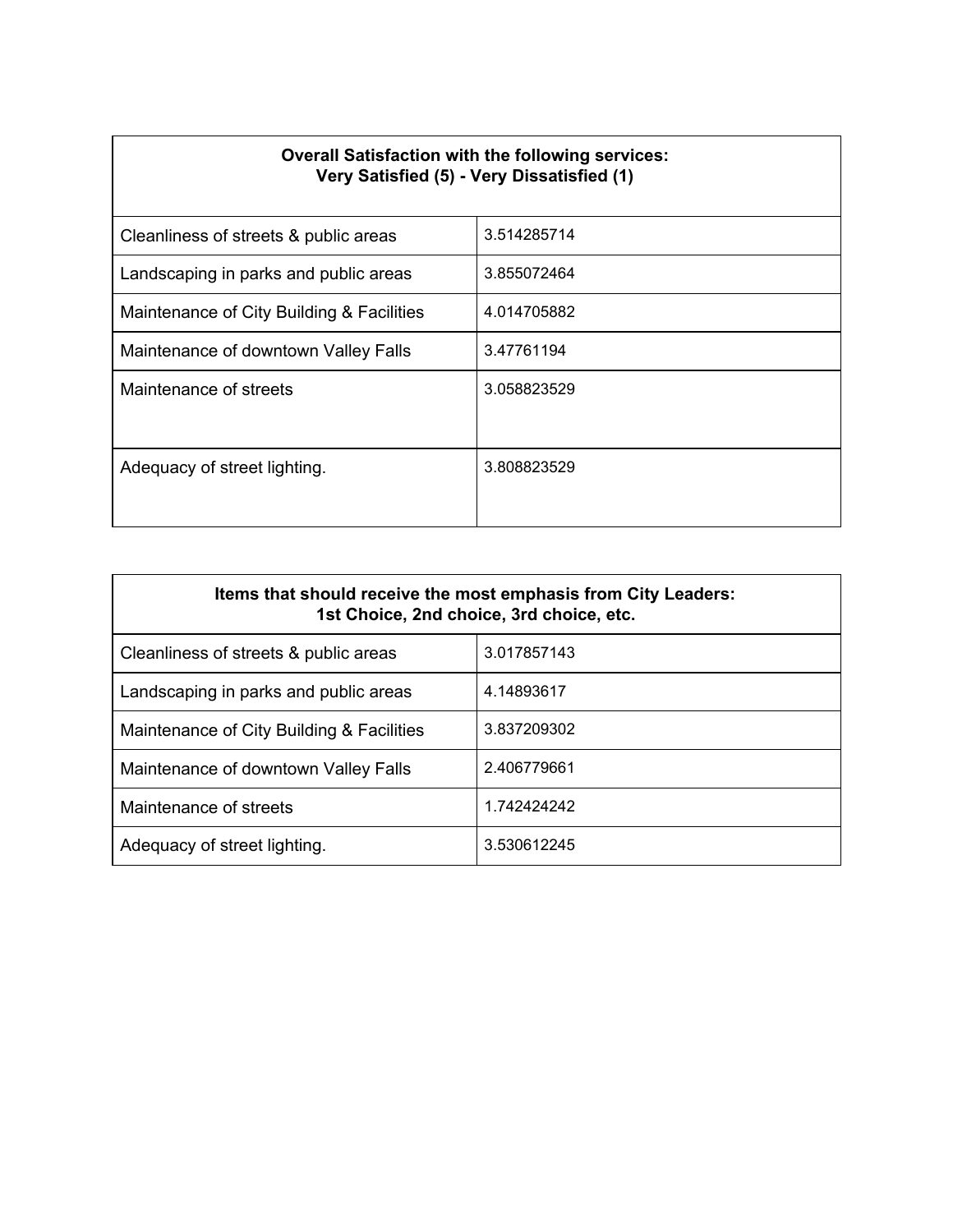| Overall satisfaction with :<br>Very Satisfied (5) - Very Dissatisfied (1) |             |  |
|---------------------------------------------------------------------------|-------------|--|
| Overall satisfaction of police services?                                  | 3.957746479 |  |
| Overall satisfaction with feeling safe in the<br>community?               | 4.197183099 |  |
| Overall satisfaction with Valley Falls as a<br>place to raise children?   | 4.228571429 |  |
| Overall satisfaction with Valley Falls as a<br>place to retire?           | 4.126760563 |  |
| Overall satisfaction with enforcement of City<br>codes and ordinances?    | 3.042253521 |  |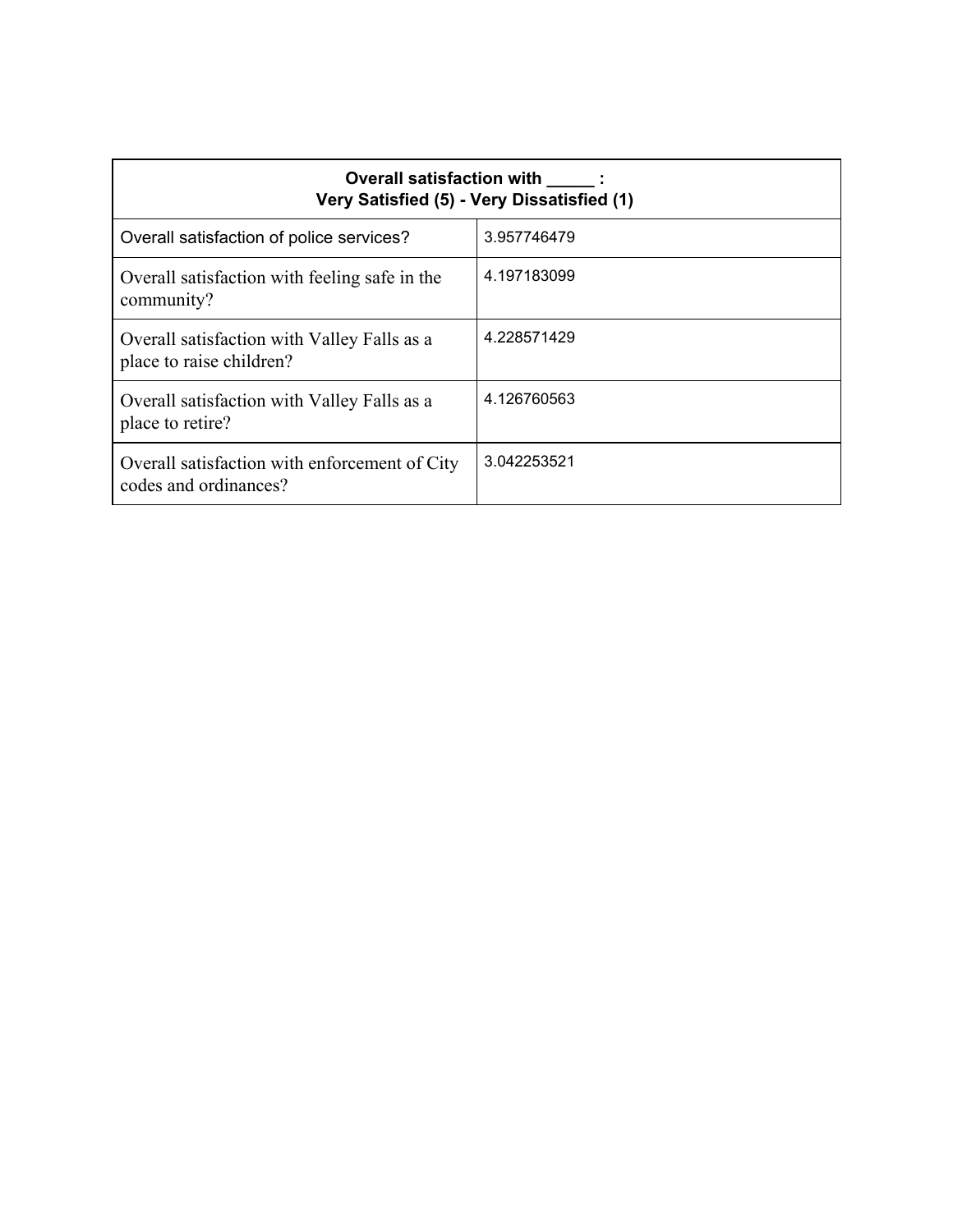### **What type of businesses (i.e. veterinarian, type of store/restaurant, etc.) would you like to see in Valley Falls? Please list your top three. (At least five)**

| Restaurant with more hours.     | 35%   |
|---------------------------------|-------|
| Veterinarian                    | 35%   |
| Carwash                         | 9.86% |
| Clean/Improved Grocery Store    | 8.45% |
| Place for kids/teens activities | 8.45% |
| Coffee Shop                     | 7.04% |

### **What features from other communities would you like to see in Valley Falls? Please list your top three.**

Non-conclusive response.

### **What features does Valley Falls have that you feel set it apart from other communities? (At least 5)**

| Swimming pool                | 40.43% |
|------------------------------|--------|
| Great schools                | 17.02% |
| Safe                         | 14.89% |
| <b>Christmas Decorations</b> | 10.64% |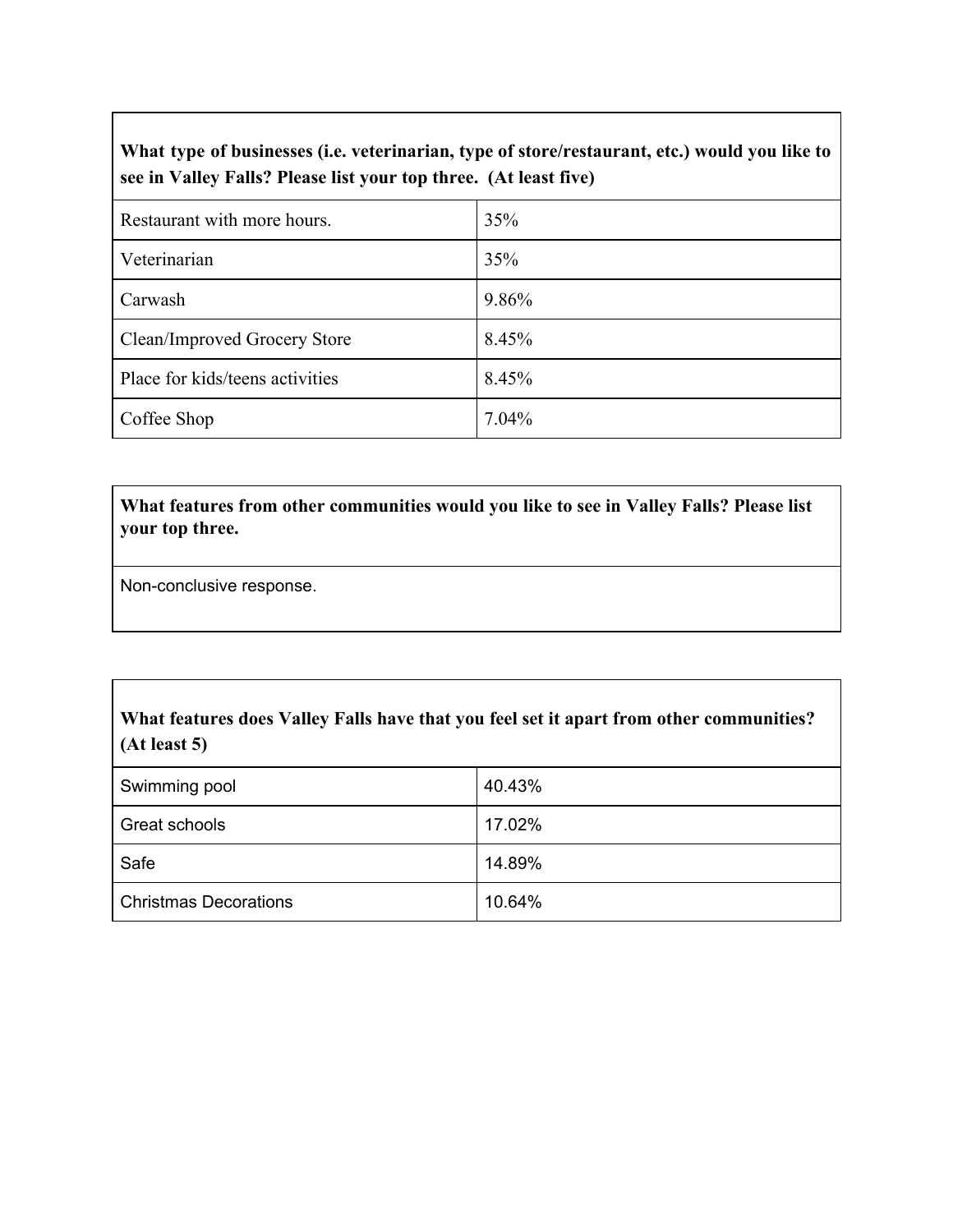# **Recreational Opportunities:**

| <b>Recreational Items Rating Scale:</b><br>Very Satisfied (5) - Very Dissatisfied (1)                         |             |
|---------------------------------------------------------------------------------------------------------------|-------------|
| Overall quality of parks, recreation and<br>community services programs and facilities?                       | 3.957142857 |
| How do you feel about the overall quality and<br>level of service received at the community<br>swimming pool? | 4.080645161 |
| How do you feel about the customer service<br>received at the community swimming pool?                        | 3.983870968 |

| What type of recreational facilities/spaces (i.e. disc golf, sand volleyball, etc.) would you<br>like to have added to the community? Please list three. |       |
|----------------------------------------------------------------------------------------------------------------------------------------------------------|-------|
| Sand Volleyball                                                                                                                                          | 32.5% |
| <b>Bike/Walking Trail</b>                                                                                                                                | 25%   |
| <b>Golf Course</b>                                                                                                                                       | 15%   |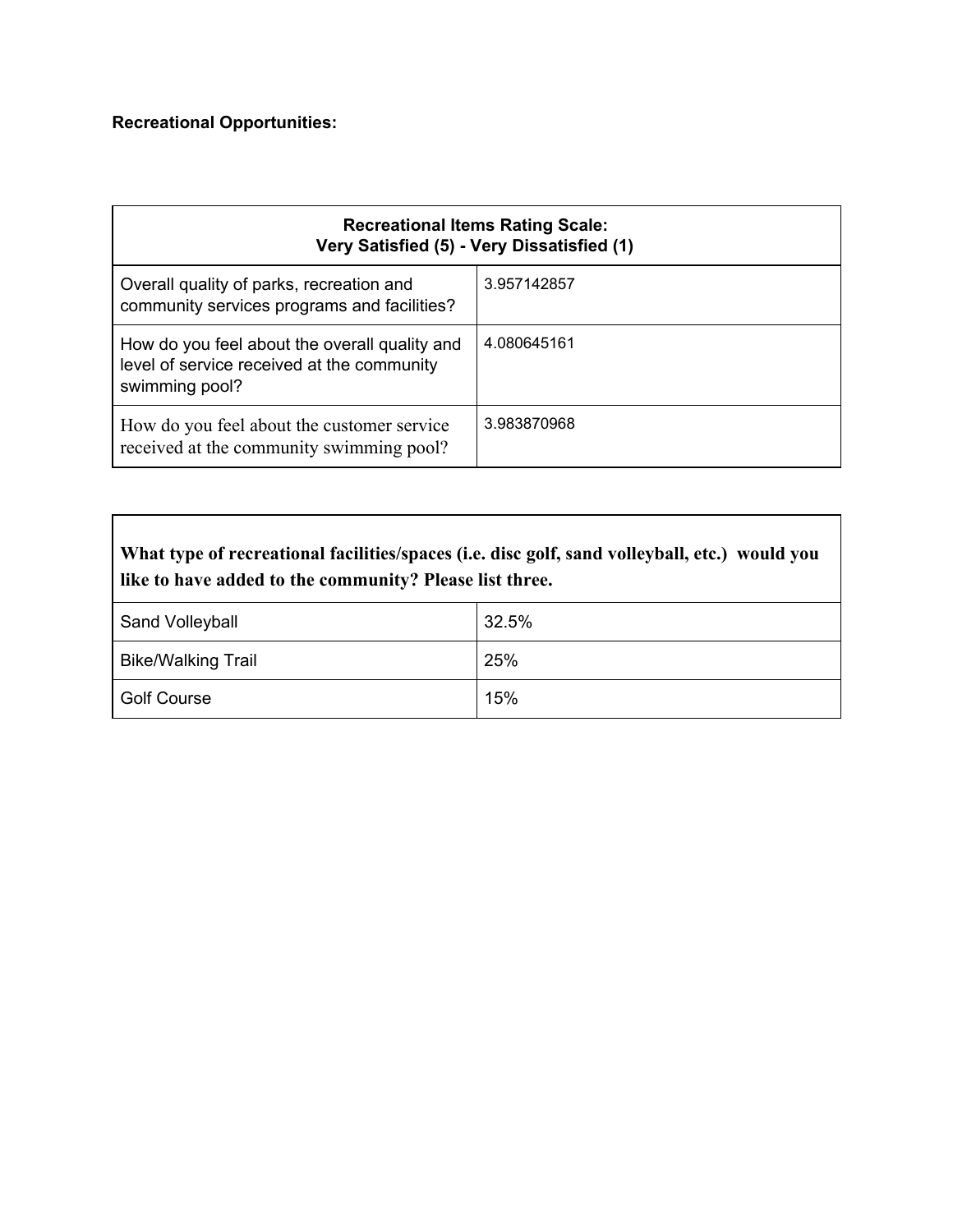# **City Infrastructure:**

| <b>Overall satisfaction with:</b><br>Very Satisfied (5) - Very Dissatisfied (1) |             |
|---------------------------------------------------------------------------------|-------------|
| Overall satisfaction of the condition of major<br>City streets?                 | 2.61971831  |
| Overall satisfaction of snow removal on City<br>streets?                        | 1.901408451 |

| What City streets do you feel need the most urgent attention? Please list your top three. |        |
|-------------------------------------------------------------------------------------------|--------|
| <b>Broadway</b>                                                                           | 29.17% |
| Frazier                                                                                   | 27.08% |
| Walnut                                                                                    | 22.92% |
| All brick streets                                                                         | 16.67% |
| Oak                                                                                       | 14.58% |
| Walnut and 5th Intersection                                                               | 10.42% |
| Sycamore                                                                                  | 10.42% |

| Please rate your perception of the quality of the following infrastructure items:<br>Very Satisfied (5) - Very Dissatisfied (1) |             |
|---------------------------------------------------------------------------------------------------------------------------------|-------------|
| <b>City Streets</b>                                                                                                             | 3.285714286 |
| Drinking water                                                                                                                  | 3.563380282 |
| Waste water                                                                                                                     | 3.869565217 |
| Parks                                                                                                                           | 4.169014085 |
| Baseball and Football field                                                                                                     | 4.071428571 |
| Downtown                                                                                                                        | 3.352112676 |
| School facilities/property                                                                                                      | 4.157142857 |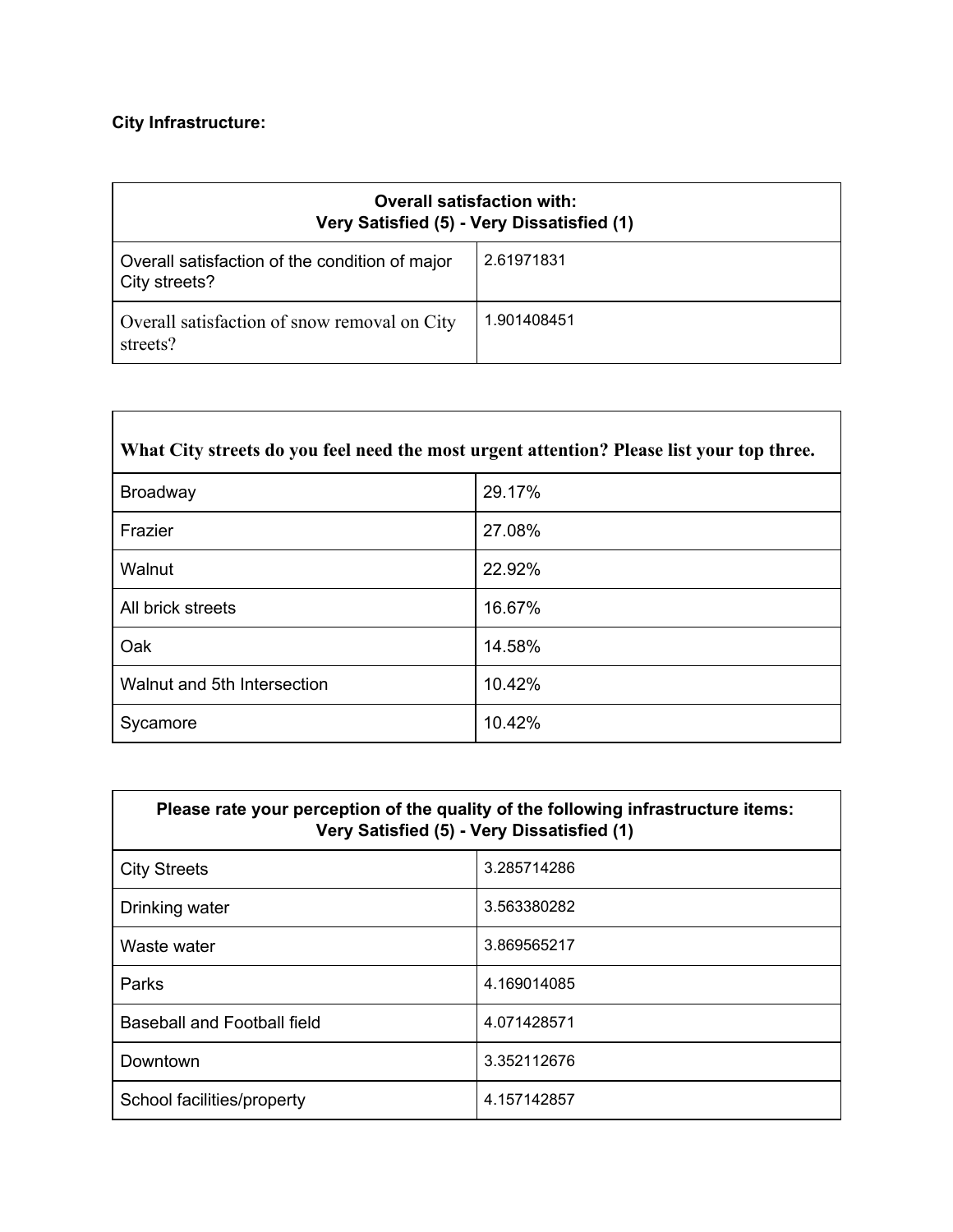# **Demographics:**

| Approximately how long have you lived in Valley Falls? |        |
|--------------------------------------------------------|--------|
| Less than 6 months                                     | 0%     |
| 6 months - 5 years                                     | 16.9%  |
| 6 - 10 years.                                          | 12.68% |
| 11 - 20 years                                          | 8.45%  |
| $20+$ years.                                           | 61.97% |

| How old are you? |        |
|------------------|--------|
| $18 - 34$        | 14.09% |
| $35 - 44$        | 8.45%  |
| $45 - 54$        | 9.86%  |
| $55 - 64$        | 12.68% |
| $65 - 74$        | 29.58% |
| $75 +$           | 23.94% |

| How do you identify yourself? |        |
|-------------------------------|--------|
| Male                          | 36.62% |
| Female                        | 56.34% |
| Other/Do not identify         | 4.23%  |

| Do you have children in any of the following age groups that live with you in Valley<br>Falls? |        |
|------------------------------------------------------------------------------------------------|--------|
| I Ages 0-5                                                                                     | 18.31% |
| Ages 6-13                                                                                      | 9.86%  |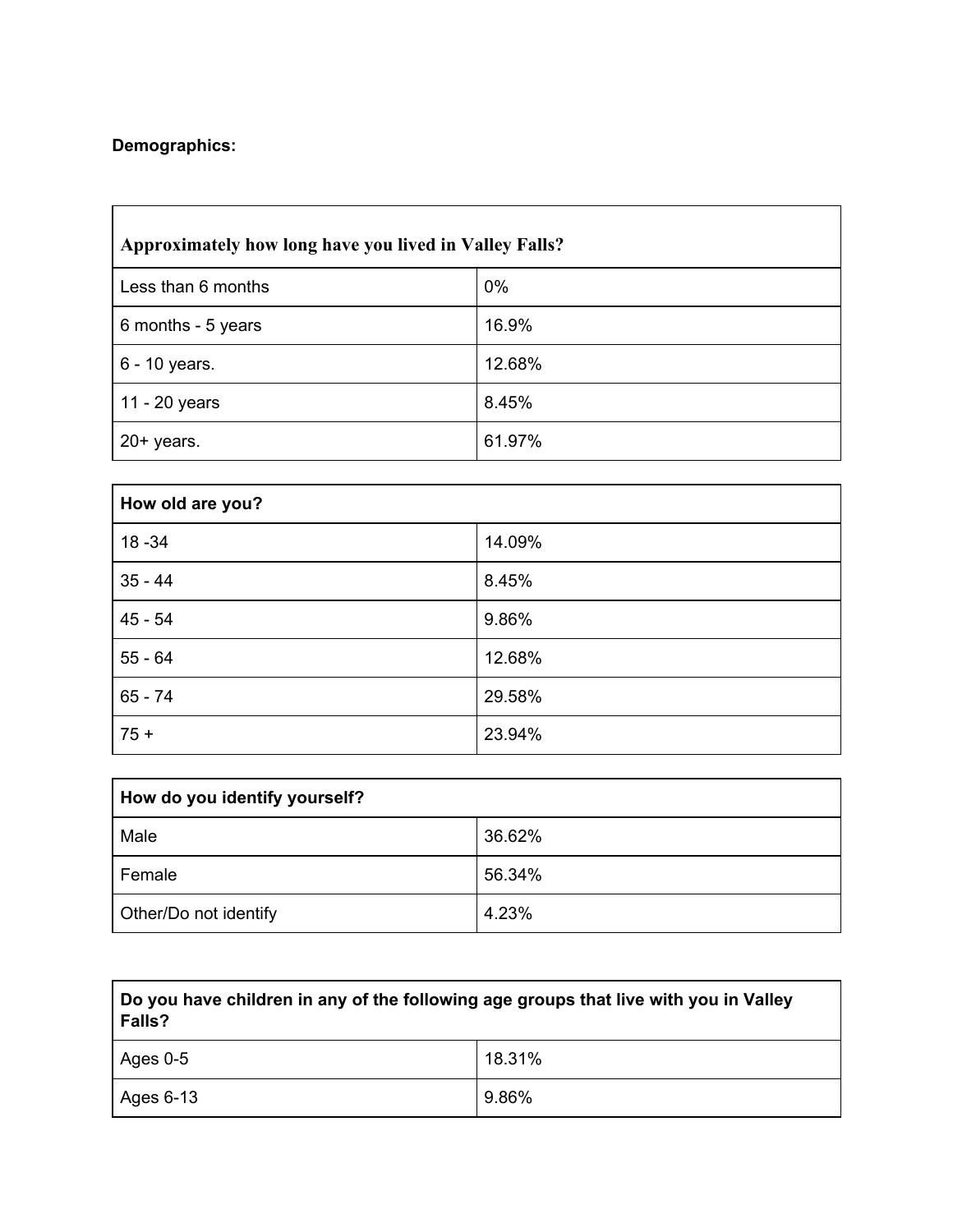| Ages 14-17 | 7.04% |
|------------|-------|
|            |       |

| Which of the following best describes your race/ethnicity? |        |
|------------------------------------------------------------|--------|
| White                                                      | 88.73% |
| Asian/Pacific Islander                                     |        |
| <b>Black/African American</b>                              |        |
| Hispanic/Latino/Spanish                                    | 2.82%  |
| American Indian/Eskimo                                     | 1.41%  |
| Other                                                      | 7.04%  |

| Which of the following best describes your place of employment?   |        |
|-------------------------------------------------------------------|--------|
| <b>Employed in Valley Falls</b>                                   | 14.09% |
| Employed in Jefferson County                                      | 8.45%  |
| Employed in Topeka/Lawerence/Atchinson or<br>another larger town. | 19.72% |
| Employed in greater Kansas City<br>Metropolitan area.             | 1.41%  |
| Self-employed or work at home                                     | 7.04%  |
| Student, retired, or not currently employed<br>outside the home.  | 40.85% |

| Do you rent or own your home? |        |
|-------------------------------|--------|
| Own                           | 90.14% |
| Rent                          | 7.04%  |
| <b>Other Circumstance</b>     | 2.82%  |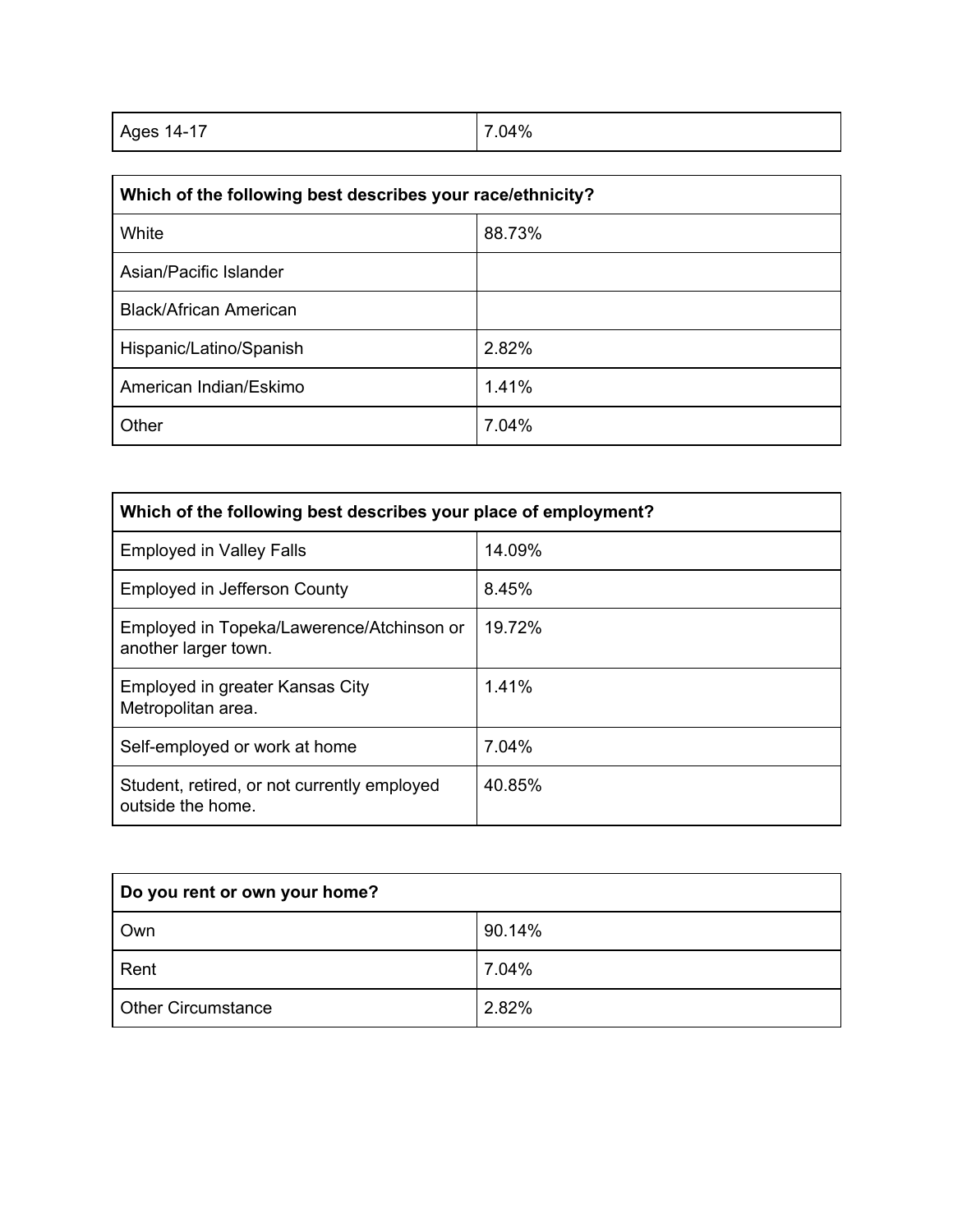| Do you live within Valley Falls City limits, or the surrounding area? |        |
|-----------------------------------------------------------------------|--------|
| City Limits                                                           | 88.73% |
| Surrounding area                                                      | 11.27% |
| <b>Other Circumstance</b>                                             |        |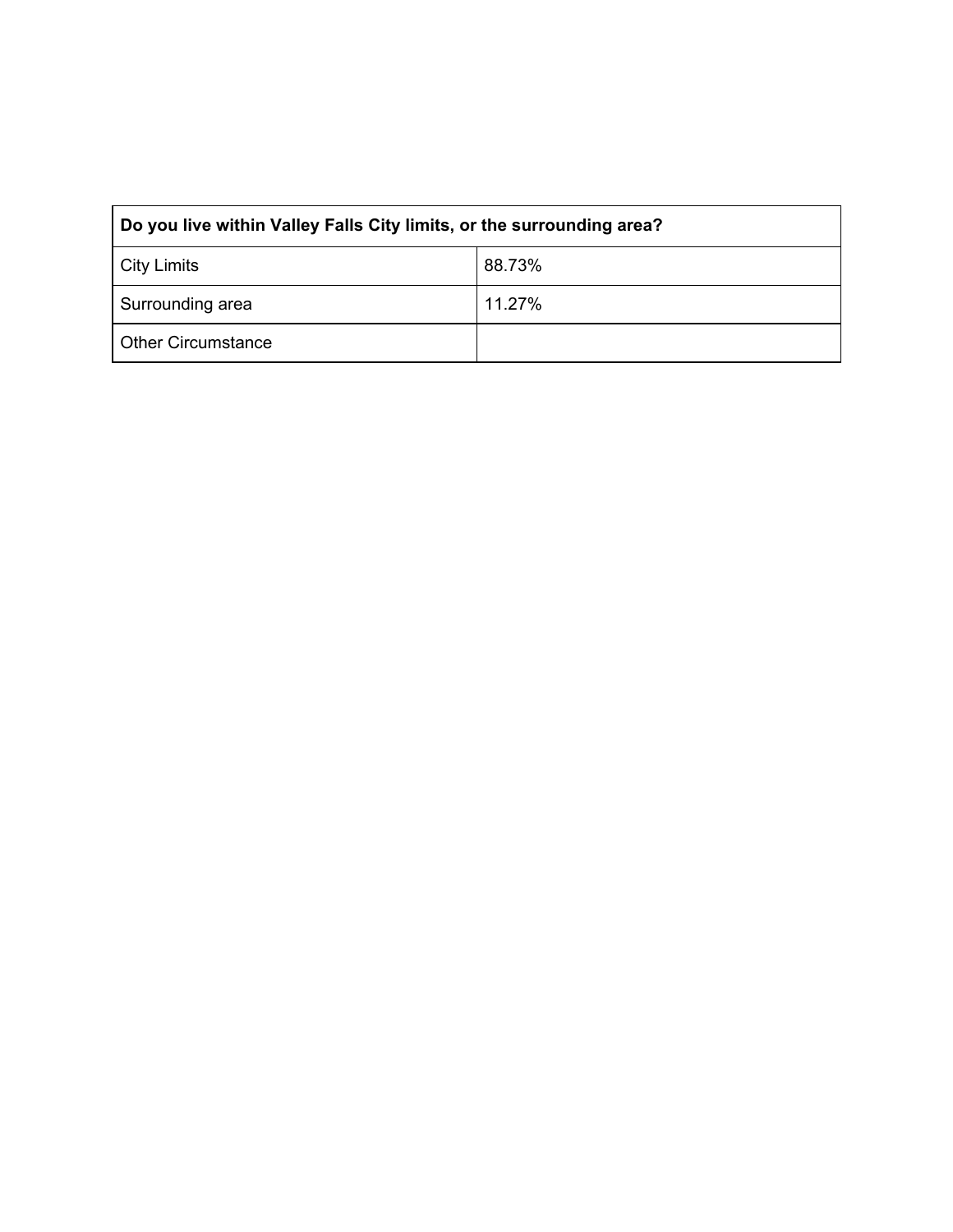#### **Please list any other comments or information that you would like to share:**

*"Perhaps it's not feasible, but I'd like to see some salt on downtown streets and sidewalks during ice events."*

*"I would like to see weeds and trash addressed. Maybe have a quarterly newsletter on bimonthly from City Hall. Something needs to be done with the detriment of the township hall. Having the extra dumpsters in the summer that we can take anything to is well worth the money. I would like a reminder on what we can and can't put in the recycle dumpster. It is great having this.*

*I believe the transportation van is so important to keep in our community."*

*"I think the "inspections", fines, threatening jail time, etc. ruining some long established businesses to close (empty buildings and lots of unhappy people is more of a detriment than having a good place to get car repairs done or items purchased right here in Valley Falls. I hate to see that goes."*

*"Review City Codes - completely More interest from."*

*"Feel a light needs to be added to intersection entering Valley Falls off K-4 by cemetery."*

*"People need to clean up the junk in their yard. Invites mice, snakes, etc. Like little kids not wanting to pick up their room."*

*"Side Walks - current need work and more sidewalks to make it more family friendly. I love this little town, but think City Hall is trying to hard with this "code enforcer"."*

*"We have been experiencing issues with unknown individuals using Frazier Street (starting on Ratz) as a personal dragstrip, including but not limited to UTVs, ATVs, Motorcycles dirtbikes, and especially pickup trucks. I would like to request signage going both ways consisting of residential speed limits and children at play. I have three little girl, and my wife and I are afraid to let them play out front of the house as the engine noises created from excessively fast acceleration scare them."*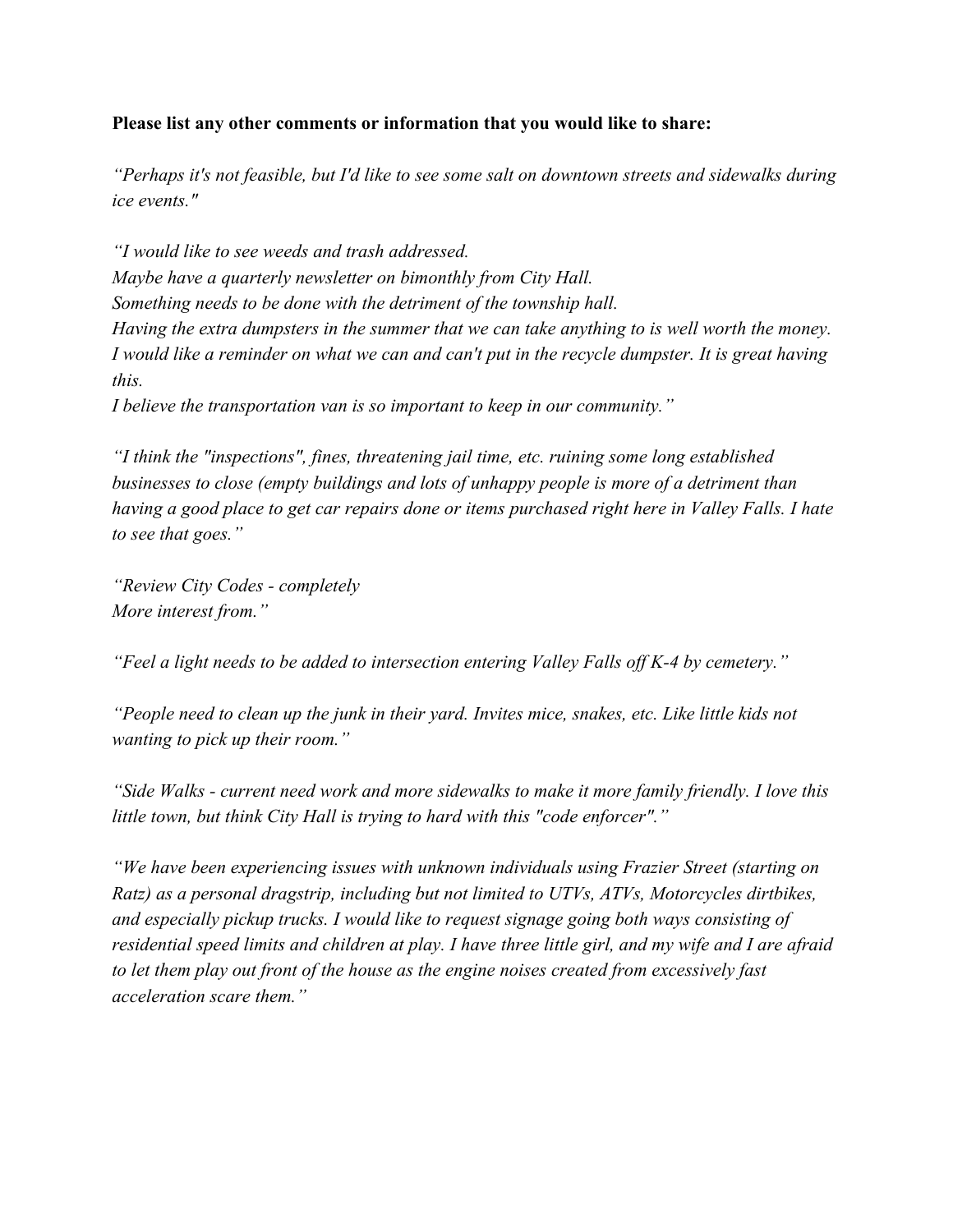*"5% that looks bad hurts the other 95% that looks good Streets in front of Boyces Auto and Trash, etc. to East and back - unsafe and unsightly. Uncertain concerning lawns, housing that falling down and unsafe.A lot of homes have improved this last summer, but there are some needing attention. 500 Mulberry - please. Downtown could improve some business - Boyce's cars in street and junk around building. Dan heinen - Employees take up all the parking in the block - taking parking away from Dr. Office and post office. Their Trucks stick out way to far in the street. The employees are healthy and can walk. Many going to the Dr. office needs help."*

*"More lighting down the streets Sidewalks should be put in throughout Valley Falls More landscaping"*

*"Need to look at securing funding to redo Frazier and Broadway."*

*"more parking for games one way parking for 4-H. Trees cut along walking trail. Spraying for mosquitoes more than once a year."*

*"Please work out something with Mark Boyce. Don't let him leave town!!"*

*"City government needs a shake up or a wake up call."*

*"Sidewalks need removed if not fixed. Jagged concrete sticking up at all angles are very unusable. City really needs good sidewalks for safety of kids."*

*"Tree park needs cleaned up and dead trees cut, pot holes need fixed, spray mosquitoes more often along maple street due to river."*

*"Would like to see better ordinances for garbage in peoples yards, metal, collecting, etc. My block is getting worse. 800 Elm St. (Back of house) Corner of 8th and Frazier"*

*"If code enforcement runs off local business we don't need it. People here like to hunt, fish, and enjoy life. People take care of their neighbors and should not be harassed by law enforcement, city council, or code enforcement."*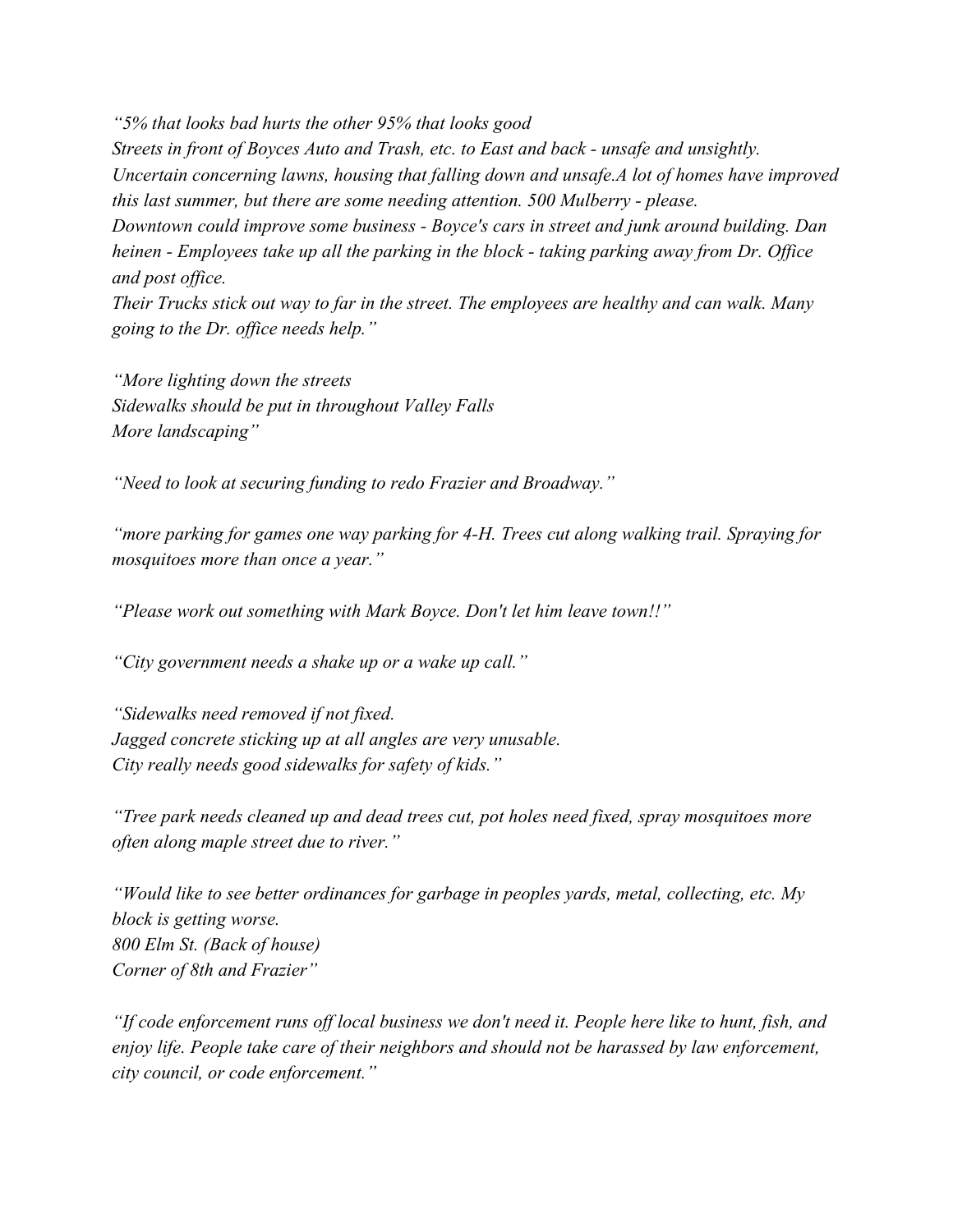*"Abandoned houses either need to be cleaned up or torn down. Scrap metal and junk cars need to be removed from yards. Potholes need to be filled in."*

*"Be very careful how you treat existing businesses. We collect 2% sales taxes for you. We employ local people. We help keep Valley Falls operating in a round about way. Do not overlook the assets that are already here. Plus, keep the North Bridge!"*

*"Continue to clean up the City. Enforce rules and last and continue the good job. It's not hard to try to be working towards good goals."*

*"We need to keep what businesses we have and encourage more."*

*"Ordinances should be enforced the same for everyone. Respect should be earned and neighbors that don't respect their neighbors property have to be held accountable to the ordinances. We need fewer rentals and higher ownership. The noise (loud music) downtown in the evening is a concern. From upstairs apartment. Need home built in main City and less focus on Barnes. Tear down homes and build new. City hall is beautiful and welcoming. City clerk is does a wonderful and makes people feel welcome. Promote local hunting and fishing. Work w/ corp to promote and access to corp ground from VF."*

*"Thanks for asking for an opinion."*

*"Infrastructure needs work. Keep working on code enforcement. Some downtown buildings need repair. Our grocery store needs improvement."*

*"We need to attract more families to VF.*

*Also, multiple small groups need to better combine resources vs. competing w/ one another. We are not big enough, for example, to have two seperate athletic associations, chamber, cent. club, etc.... Work together to support each other and do more united events and community things."*

*"Big, enormous American flag in honor of our veterans that can be seen from several miles away."*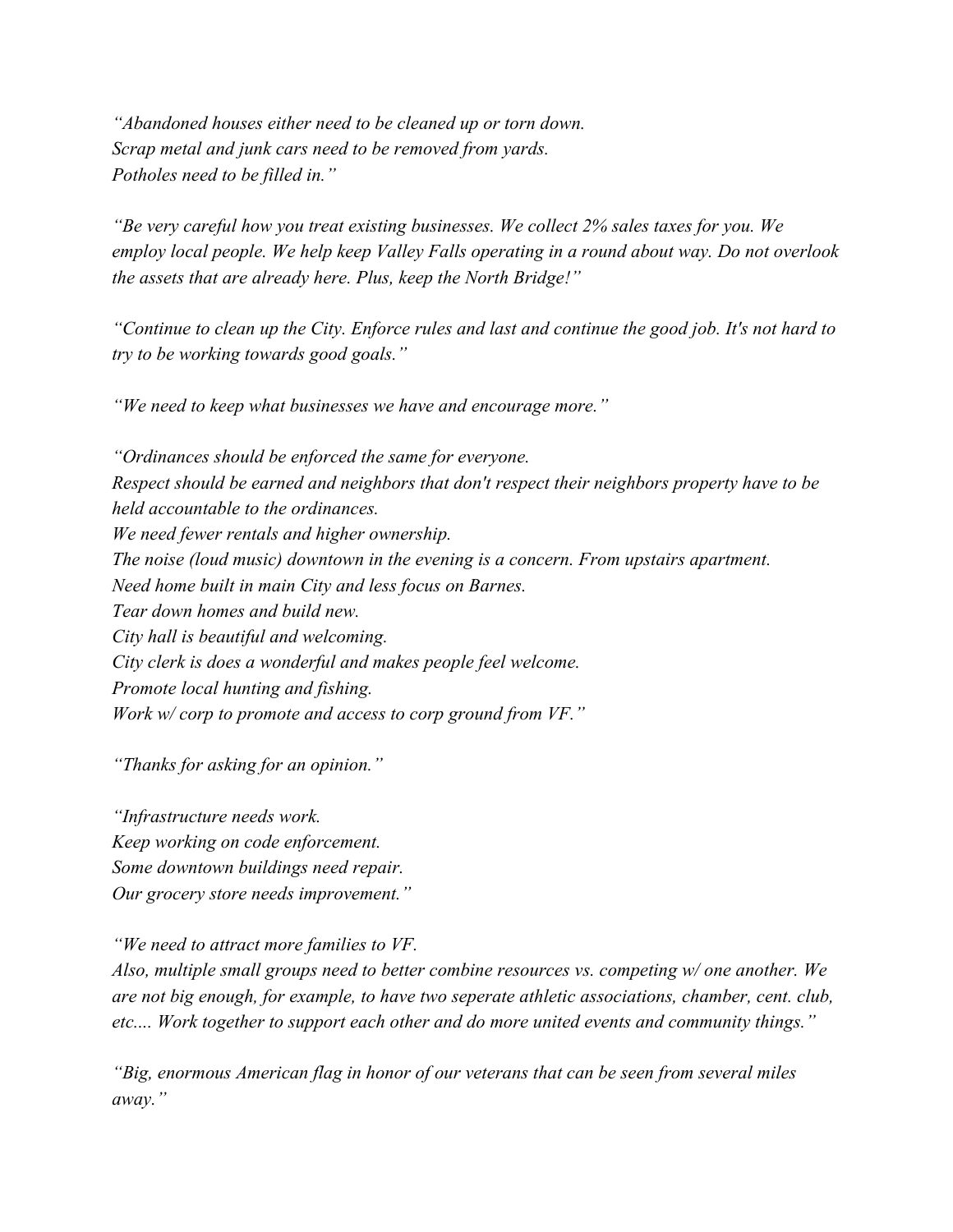*"We are very upset about Mark Boyce closing. That will likely hurt the Auto Parts and Western auto and leave another empty building. We should be trying to promote new businesses and keep the ones we have. The Mayor and the City Council not doing a good job! We will keep this in mind at the next election!"*

*"Need noise level max for recreational vehicles in residential areas and check drivers for valid insurance."*

*"Happy with code enforcement."*

*"Good will groceries donations spot destination provided.'*

*"On code violations: There has been 2 dead cars (one hauled in on trailer the day they moved in) sitting in front for up to six months and one for the last 6-8 weeks. Also a lot of trash in the front plus weeds. A big rodent attraction!"*

*"Water softness and flavor could be improved."*

*"Continue to shut down the drug problem in Valley Falls. There is a lot of people that sell/use drugs.*

*Pursue more bigger/large businesses (ex. we had a rock quarry, haul more, etc.) wee need them as it would give use more tax money to work with and possible local jobs.*

*Shared information among businesses. lot of individuals passing bad or worthless checks to local businesses.*

*Too many dogs out roaming on most days."*

*"Happy with code enforcement - clean up the junk."*

*"Strongly support the City Councils efforts to clean up the town."*

*"- It seems like the garbage trucks are destroying the roads by my house -garbage cans left by the street all week - they look bad -leave the auto repair businesses alone make sure they play family friendly music at the pool"*

*"After snow removal could use salt and sand. Would like to see more done about drug sales - seem to be plenty of drug sells on a daily basis. City office: I like new City Administrator - listens to you - a good hire. He is trying new things.*